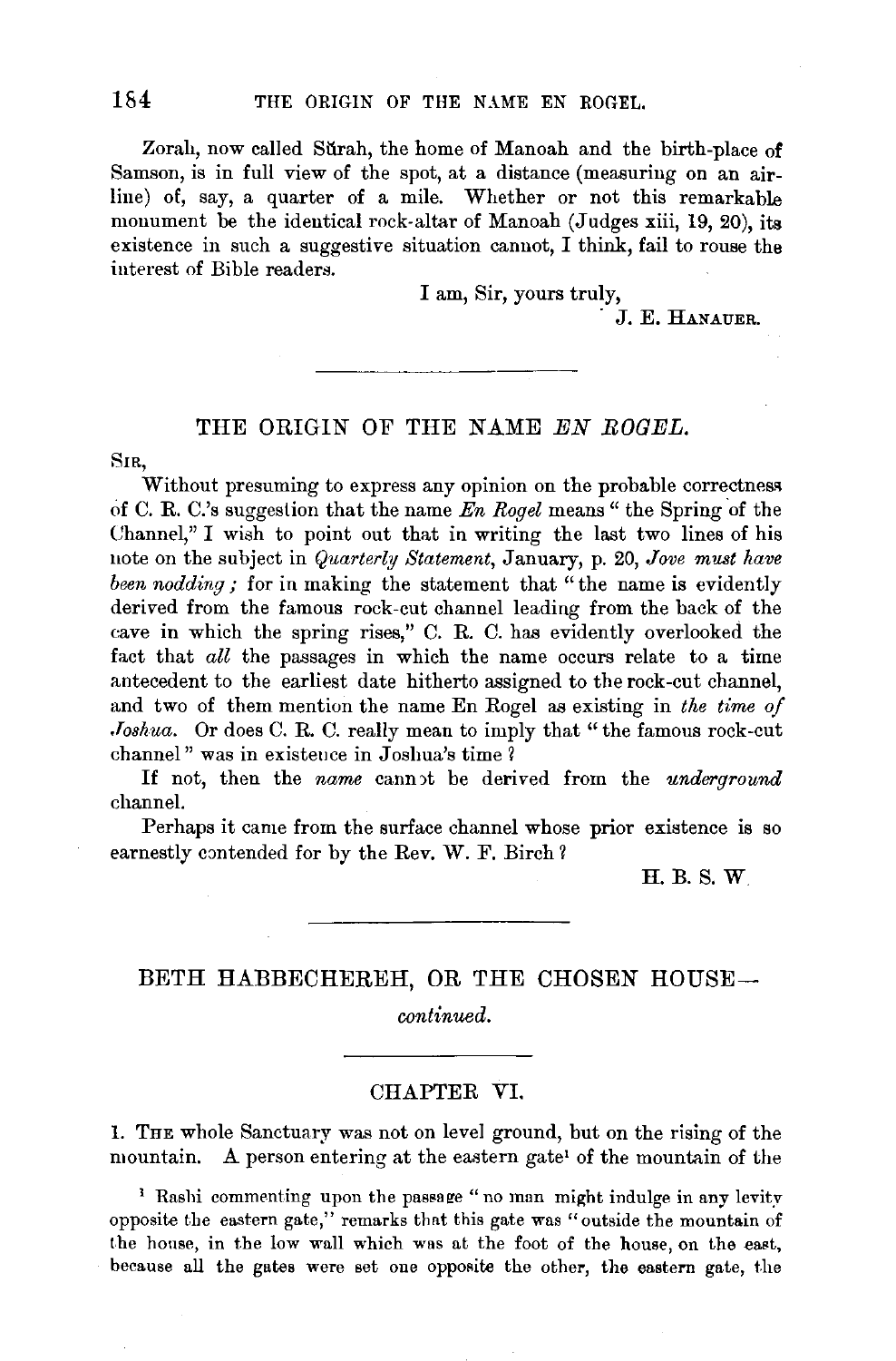house went as far as the end of the rampart *(chel)* on a level, and ascended from the *chel* to the court of the women by twelve steps, the height of each step *being* half a cubit and the breadth half a cubit.

2. And he went along the whole court of the women on a level and ascended from it to the court of Israel, which was the beginning of the "court," by fifteen steps, the height of each step *being* half a cubit, and the breadth half a cubit.

3. And he went along the whole court  $\cap$ f Israel on a level and ascended from it to the court of the priests by a step a cubit high, and upon this was the *dochan* [or desk], and in it three steps, the height of each step *being* half a cubit and the breadth half a cubit, so that the court of the priests was two and a half cubits higher than that of Israel.

4. And he went across the whole court of the priests, and past the altar, and between the porch and the altar on a level, and ascended thence to the porch by twelve steps, the height of each step being half a cubit and the breadth half a cubit. And the porch and the Temple (<del>רו</del>יבל) were all on a level.

5. The floor of the Temple was therefore twenty-two cubits higher than the floor of the eastern gate of the mountain of the house. And the height of the gate of the mountain of the house was twenty cubits, so that a person standing opposite the eastern gate could not see the door of the Temple, and on this account they made the wall which was above that gate low, in order that the priest standing on the Mount of Olives might see the door of the Temple when sprinkling the blood of the heifer towards the Temple.

6. There were there chambers under the court of Israel opening to the court of the women, and there the Levites placed the harps, psalteries, cymbals, and all instruments of music. And upon the *dochan* [pulpit], which went up from the court of Israel to the court of the priests, the Levites stood when they recited songs at the time of the offering.•

7. The chambers that were built in the holy part and opened into the profane, if their roofs were even with the floor of the court their interior

gate of the court of the women, the gate of the court of Israel, the doorway of the porch and the temple היכל, and the Holy of Holies in the days of the first Sanctuary, when there was *between the holy place and the most holy,* pop;~, a partition wall of one cubit (Berachoth 54 $a$ ). The question whether there were steps up to the eastern gate from the outside or from the gate to the mountain of the house on the inside is not touched by this account of Maimon;des. He supposes a person to start from the inner side of the eastern gate, being already on the paved floor of the mountain of the house.

2 The contents of these paragraphs are from Middoth i, 3 ; ii, 3, 4, 5, 6, and iii, 6. The *dochan*, *ו*ובן, *suggestum*, was a kind of bench with steps, upon which the Levites or priests stood to sing or read or pronounce the blessing (cf. Nehem. viii, 4; Esdras i, 9, 42; Eruchin ii, 6; Sotah 38 b). In the mode n synagogue the bench in front of the cupboard, where the rolls of the Law are deposited, upon which the priest stands to say the blessing, is still called *dochan.*  (See Rubric for the Daily Service and the Service of Rosh Hashshannah.)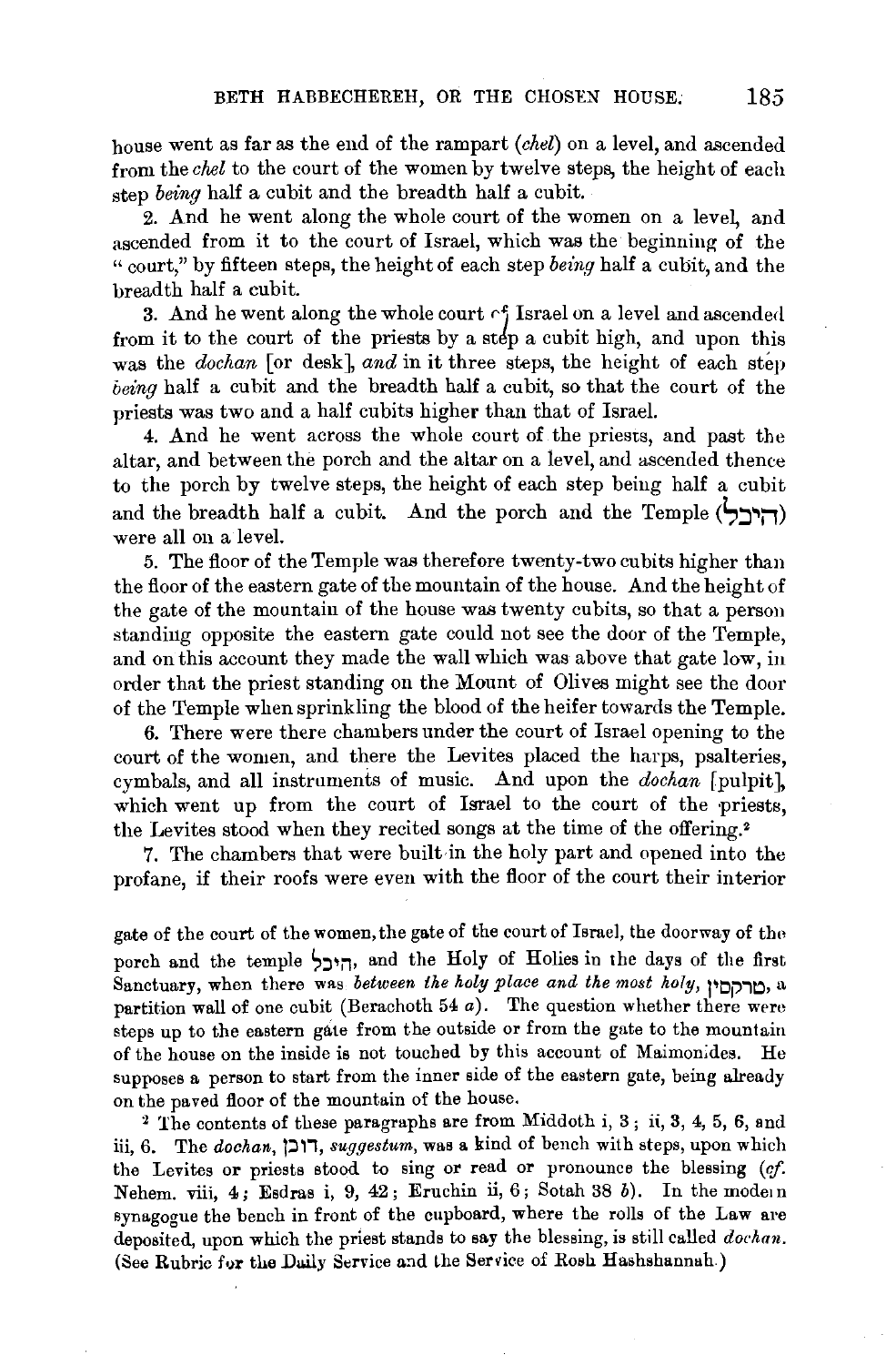was profane and their roofs holy, and if not even *with the court* their roofs also were profane, because the roofs that were raised *above the court* were not hallowed, and hence they might not eat the most holy offerings nor slaughter the less holy upon those roofs.

8. If built in the profane *part* and opening to the holy, their interior was holy for eating the most holy things, but they did not slaughter there the less holy, and the entering there when in a state of ceremonial impurity was permitted, and their roofs were profane for all purposes.

9. Cavities [interiors] opening to the court were holy, and those opening to the mountain of the house profane.<sup>3</sup> The windows and the thickness *[i.e., the top]* of the wall were like the inside,<sup>4</sup> both with reference to eating the most holy offerings and with reference to impurity.

10. If the consistory<sup>5</sup> desired to add to *the city of* Jerusalem, or to add to the court, they had power to do so. And they might extend the court as far as they chose within the mountain of the house, and extend the wall of Jerusalem to any place they chose.

11. *But* they might not add to the city or to the court, except with the authority of the king, or of a prophet, or by Urim and Thummim, or with the authority of the Sanhedrim of seventy-one elders, as it is said (Exodus xxv, 9), "according to all that I show thee,  $\ldots$  even so shall ye make *it,"* for *future* generations, and Moses our master was a king. •

12. And how did they add to the city  $i^*$  The consistory made two

<sup>3</sup> The question of the holiness of the chambers, roofs, &c., is discussed in M'aasa Shene iii, 8; Pesachim vii, 12; the Gamara of the latter (85 *b*, 86 *a*), and Zevachim 56 *a*. See also Yoma 25 *a*.

4 This passage is from the Mishna of Pesachim vii, 12, where (according to Rashi and others) it has reference to the wall of Jerusalem, but the Gamara connects it with the *chel*, and quotes Lam. ii, 8, "he made the rampart and the wall to lament." "The wall," says Maimonides, "was the wall of the court" (vide supra, v, 3). The Bar Sorah, בר שורא, "son of a wall," is explained by Rashi to have been " a little wall inside the great wall, and on a level with the court." This little wall was doubtless that alluded to by R. Solomon, on Lam. ii, 8, as connected with the *chel* (Lightfoot 1089). The expression in the Gamara (Pesachim 86 a) is יצורה יבר שורה, "a wall, and the son of a wall," and lends support to the opinion expressed in a former note that the *chel* may have had a rampart and low wall outside the wall of the court. The subject has here reference to the rules forbidding the most holy sacrifices, the less holy sacrifices, and the Paschal Lamb to be eaten if carried beyond certain prescribed limits *(vide infra, 15).* "As anything which should be eaten in Jerusalem became unlawful if taken out of it, so anything which should be eaten in the court became unlawful if taken out of it" (Sheanoth 15  $a$ ).

s Beth Din, **)11 T"\ 1:1,** "House of Judgment."

" Sanhedrin i, 5, and 16 *b;* Shevuoth ii, 2, and 16 *b.* 

 $7$  Shevuoth ii, 2. " They added to the city in no other way than . . . . by two thank-offerings, and by music, and by the Beth Din going in *procession*, with the two thank-offerings behind them, and all Israel behind them (the thankofferings). The inner thank-offering was eaten, the outer burned." The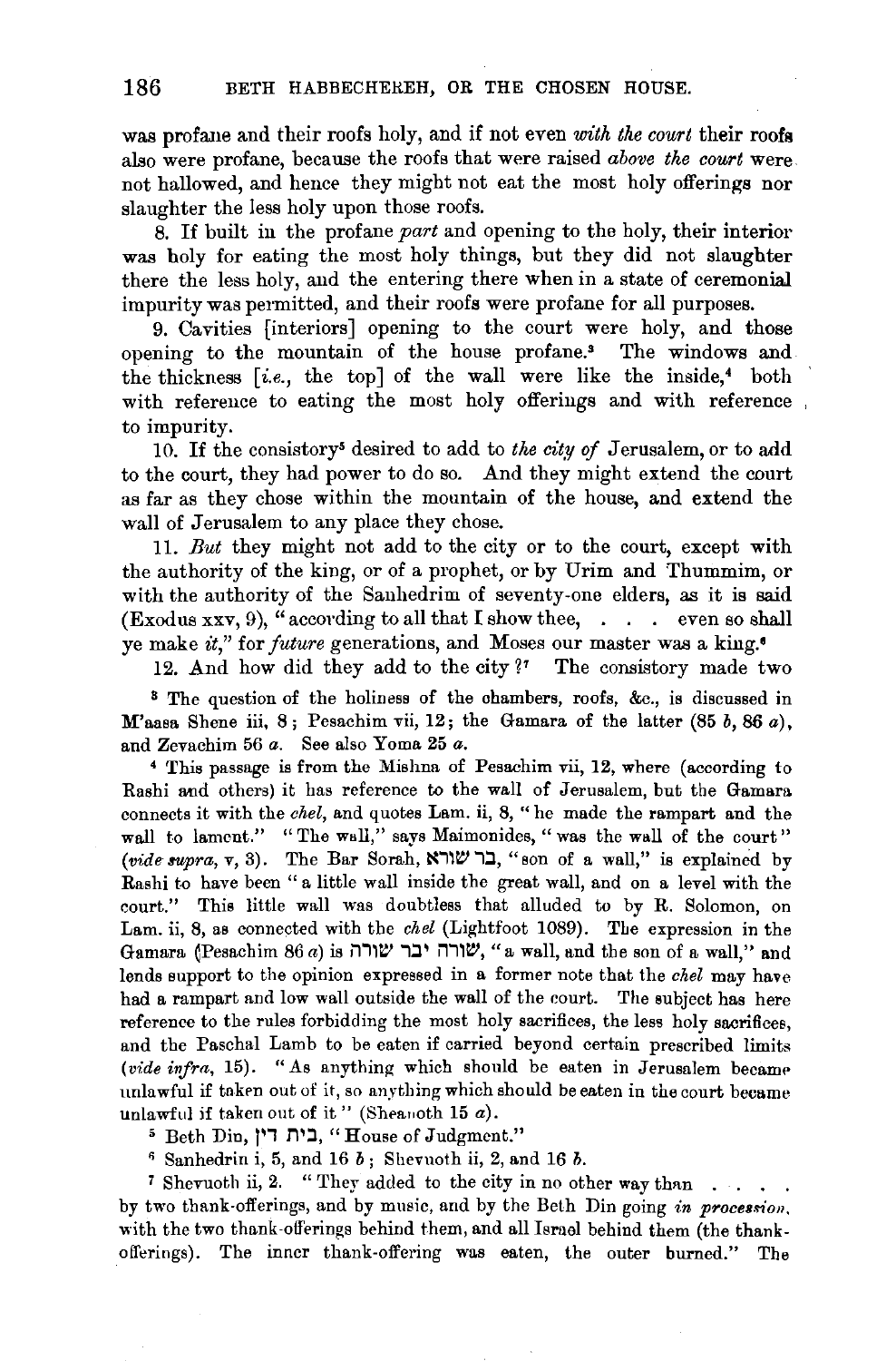thank-offerings, and took the leavened bread which belonged to them (Lev. vii, 13), and walked *in procession,* the consistory being behind the two thank-offerings and the two thank-offerings one behind the other, and they stood with harps, and psalteries, and cymbals at every corner, and at every *large* stone which was in Jerusalem, and chanted "I will extol thee, 0 Lord; for thou hast lifted me up" &c.' (Psalm xxx, **1),** *and thus they went* until they reached the end of the place which they consecrated, where they stood and ate the bread of one of the two thankofferings, and the other was burned. And by the mouth of a prophet they burned the one, and ate the other.<sup>9</sup>

13. Likewise if they added to the court, they hallowed it with the remains of the meat-offering. As the *city of Jerusalem was hallowed by* the thank-offering, which was eaten in it, so the court was hallowed by the remains of the meat-offerings, which could not be eaten elsewhere than in it, and they ate them at the end of the place which they hallowed. <sup>10</sup>

14. Every place in the dedication of which all these things and this order were not observed was not completely dedicated. .And the two thank-offerings which Ezra made were *merely* a memorial, and the place did not become hallowed by what he did, because there was neither king nor Urim and Thummim. And by what did it become hallowed? By the first dedication which Solomon made, because he consecrated the court (1 Kings viii, 64) and Jerusalem both for that time and for the time to come.<sup>11</sup>

15. Therefore they offered all the offerings, even though there was no house built there, and they ate the most holy things in all the court, even though it was destroyed and not surrounded by a wall, and they ate the less holy things and the second tithes in all Jerusalem, even though there were no walls there, because the first consecration hallowed *both*  for that time and for the time to come.<sup>12</sup>

16. And why do I say in reference to the Sanctuary and Jerusalem, that the first dedication hallowed for the time to come, and in reference to the hallowing of the rest of the land of Israel, for the purposes of the

arrangement of the procession is discussed in the Gamara  $(15 b)$ . It is doubted whether the thank-offerings went side by side, or one behind the other: if side by side, the inner one was that next the wall; if one behind the other, the inner one

was that next the consistory.<br><sup>8</sup> In Shevuoth 15 *b*, from which this passage is taken, the word *M*; *large*, occurs after stone, but is wanting in Maimonides, probably from an error of the transcribers. 9 *lb.* 16 *a.* R. J udah said "by the mouth of a prophet *one* was eaten, and by

the mouth of a prophet *one* was burned." The meaning is that a prophet instructed them which to eat and which to burn. 10 Shevuoth 15 *a.* Rashi notes that the remains of the meat-offering, **Mmr.>,** 

were the cakes which were to be eaten by the priests (Lev. ii, 3, 4, 10).

<sup>11</sup> Shevuoth 16 a.

<sup>12</sup> *Ib.* Edioth 14 a; Megillah 10 a; Zevach. 107 *b*. The Rabbis disputed much as to the perpetuity of the first consecration.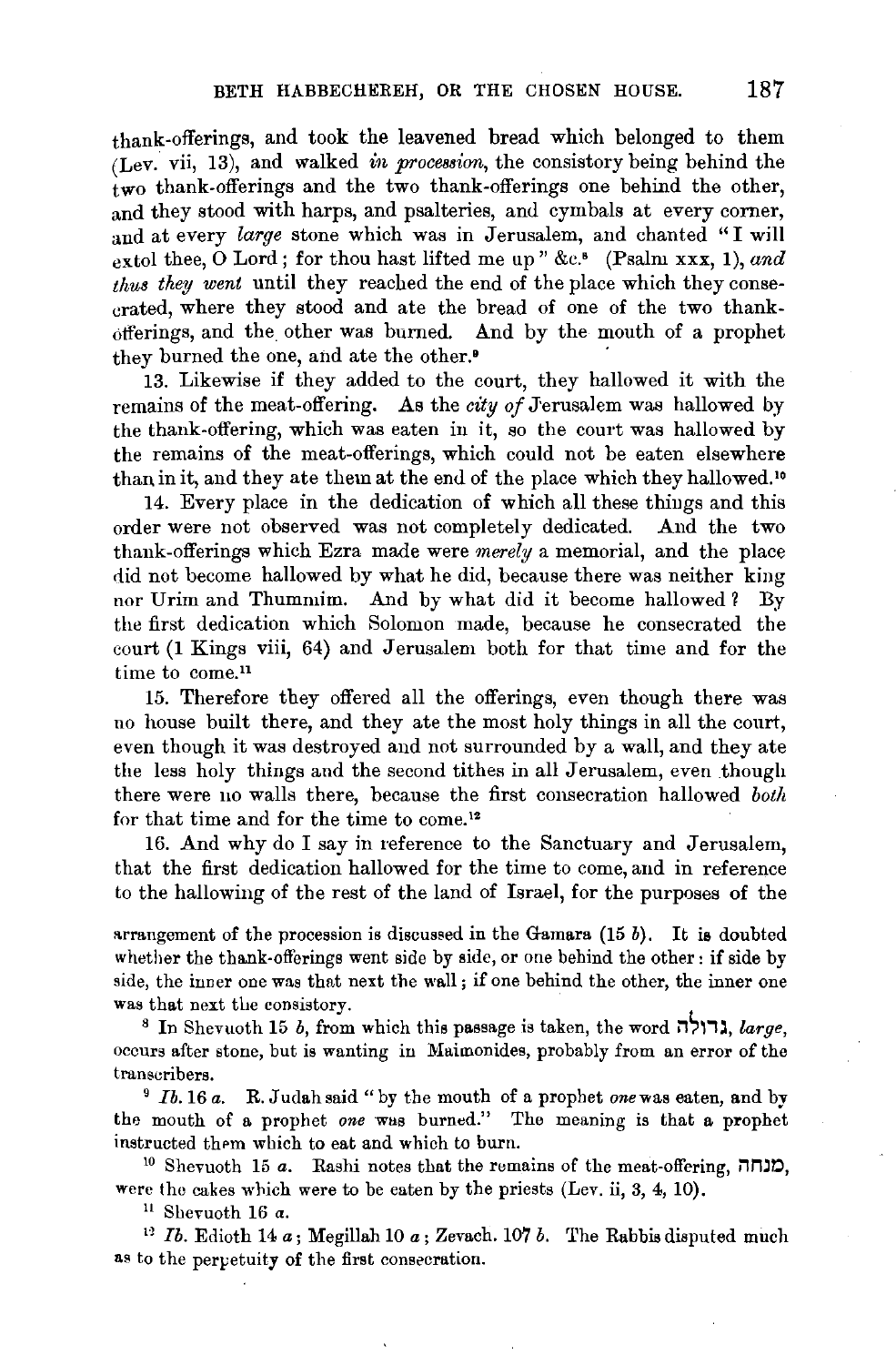seventh years and tithes and things connected with them, it did not hallow for the time to come ? Because the hallowing of the Sanctuary, and of Jerusalem, was on account of the Shekinah, and the Shekinah did not cease. And lo, it says "I will bring your sanctuaries unto desolation" (Lev. xxvi, 31); and the wise men say that notwithstanding that they were desolated, *yet* in respect of their holiness they were yet standing.<sup>13</sup> But the obligations of the land in reference to the seventh years and the tithes were only because it had been subjugated, and after the land was taken from their hands the subjugation ceased, and it became free from the law of tithes and seventh years, for lo, it was no longer the land of Israel. And when Ezra came up and hallowed it, he did not hallow it by subjugation, but by the right of possession, which they had in it, and therefore every place of which those who came up from Babylon had possession, and which was hallowed by the second hallowing of Ezra, that *remains* hallowed *to* this day, and notwithstanding that the land has been taken from them, it is still liable in respect of seventh years and tithes, for the reasons which we have explained in the treatise "Terumah" (offering).

## CHAPTER VII.

1. IT is an affirmative command to reverence the Sanctuary, as it is said "ye shall reverence My Sanctuary " (Lev. xix, 30). And not the Sanctuary shalt thou reverence, but Him who gave commandment that it should be reverenced.<sup>1</sup>

2. And what was the reverence due to it? A man might not enter the mountain of the house<sup>2</sup> with his staff, or with shoes upon his feet, or with his girdle,<sup>3</sup> or with dust upon his feet, or with money bound in his

13 Megillah iii, 3, 28 *a.* 

1 Yevamoth, 6 *a, b.* 

<sup>2</sup> Yevam. 6  $a, b$ ; Berachoth 5 and 62  $b$ ; Yeruschal Berach xiii,  $a, b, 1$ .

• lM,~l~~:J. The Mi•hna of Berachoth (ix, 5) and Y evamoth 6 *b,* have בפונדתו, $~$ The fundah, פונדה or il המונדה, is frequently mentioned in the Talmud. In Shabbath 120  $a$  it is enumerated amongst the eighteen garments which it is lawful to put on or off on the Sabbath. In the gloss on Kelim  $\overline{x}$ xix, 1 (cf. Bartenora), it is explained to be an under garment worn next the skin to guard the other garments against the perspiration; and Baal Aruch says i1,~l~~ was" an article of dress, a small shirt in which were sewn many places where they put any• hing they met with," and from Shabbath x, 2, it appears to have been either a bag or some piece of clothing furnished with one or more pockets. Rashi thought it was "a hollow girdle in which they put money." The expression in the Jerusalem Talmud (Berachoth xiii, *b* 1), that a person might not enter the mountain of the house, אפונרתו עליו מבחוצ, "his *fundah* being on him outside," is suggestive of an outer garment of some kind. It may have bten a jacket or spencer worn over the other clothing, or a girdle in which movey and other articles were carried, like the kamar,  $\frac{1}{\sqrt{2}}$ , of the modern inhabitants of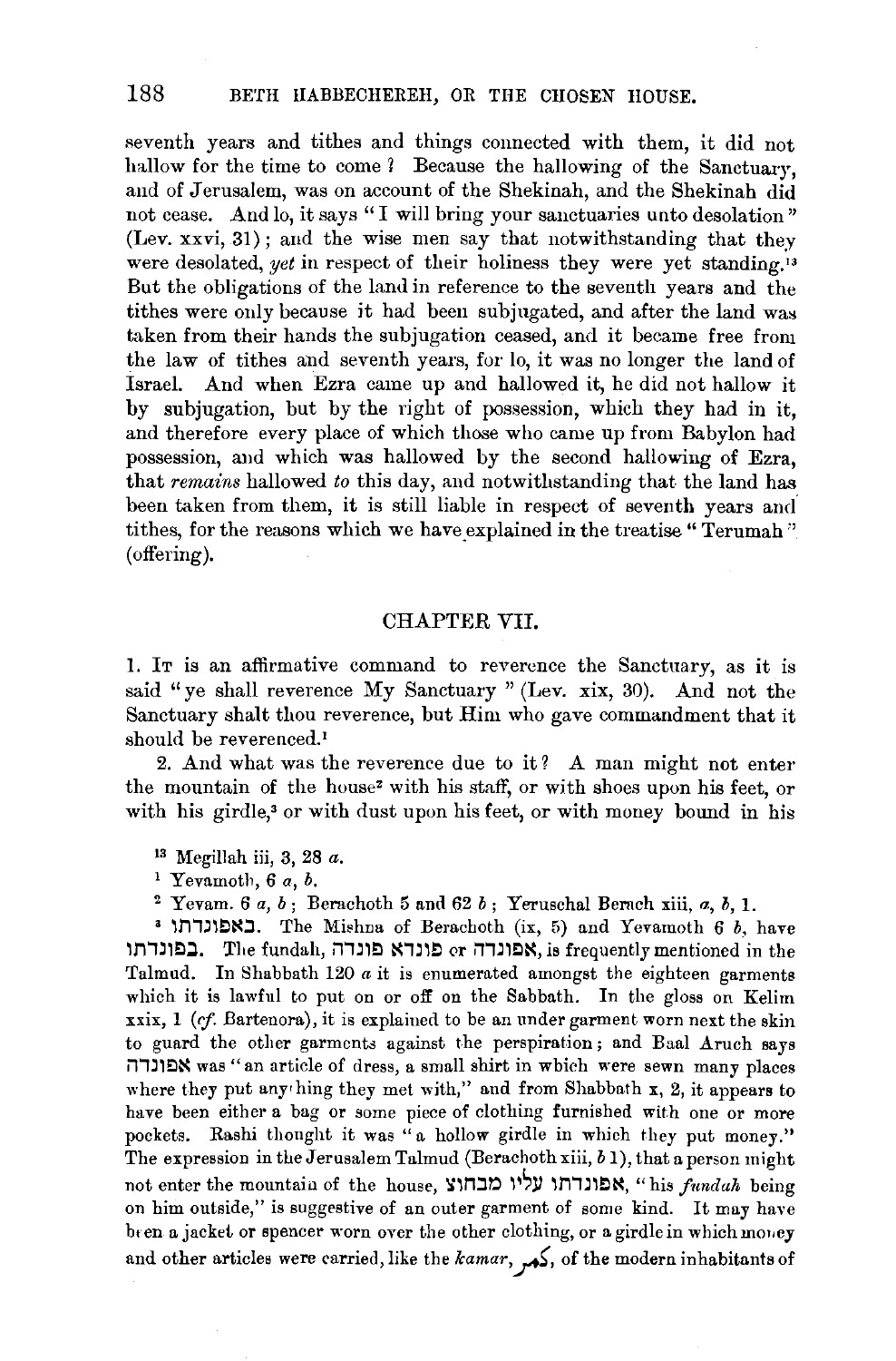linen. And it is unnecessary to say, that it was unlawful to spit in all the mountain of the house, but if one should be obliged to spit, he must do so in his garment. And one might not make the mountain of the house a thoroughfare,• entering at one gate, and going out at an opposite one in order to shorten the way, but go round on the outside, and not enter, except for religious purposes.

3. All who entered the mountain of the house entered on the right hand, and went round and passed out on the left, except one to whom an accident happened, who turned to the left. Wherefore they asked him, " what ails thee that thou turnest to the left *1"* "Because I am mourning." "May He who dwelleth in this house, comfort thee." "Because I am excommunicated." "May He who dwelleth in this house, put into thy heart, that thou mayest listen to the words of thy fellows, that may restore thee."<sup>5</sup>

4. When a man had finished his service and was leaving, he did not go out with his back to the Temple, but walked backwards slowly and went gently sideways,• until he issued from the court, and so likewise the watchers and standing men, and Levites from their pulpit, ורבן, went out from the Sanctuary like a person stepping backwards after prayers ; 7 all which was to show reverence to the Sanctuary.•

5. One might not indulge in levity<sup>•</sup> opposite the eastern gate<sup>10</sup> of the court, which was the gate Nicanor, because it was set opposite the Holy of Holies. And every one who entered the court must walk gently in the place where it was lawful for him to enter, and demean himself reverently as became one standing before Jehovah, as is said "mine eyes and my heart shall be there perpetually" (1 Kings ix, 3), and he went with

Palestine. The word has been supposed to be derived from *επενδυτης* (John xxi, 7), translated in the A.V. a "fisher's coat." The meaning of the passage which Maimonides has here taken from Berachoth (Jerus. and Bab.) is that no worshipper might enter the mountain of the house either with his girdle or other garment in which he carried his money upon him, or with his money tied in a corner of his linen garments, a custom very common amongst the natives of the country at the present day.

The word for "linen" is )1,0, translated in the A. V. (Isaiah iii, 23) "fine linen." The English word "satin" is derived from it. 4 Megillah iii, 3, and the Gamara 29 *a,* where it is said of a synagogue that a

~~i,~Elp, *a skwt way,* may not be made through it.

<sup>5</sup> Middoth ii, 2. 6 That is, he must walk differently from his ordinary mode of walking (R. Abraham).

; As the custom of the Jews now is. 8 Yoma 53 *a.* 

<sup>9</sup> Literally, might not raise his head in lightness.<br><sup>10</sup> Berachoth ix, 5. "One might not raise his head lightly opposite the eastern gate, because it was set opposite the Holy of Holies." Rashi remarks that it was the eastern gate of the mountain of the house. See Note on vi, 1.

 $\mathbf{P}$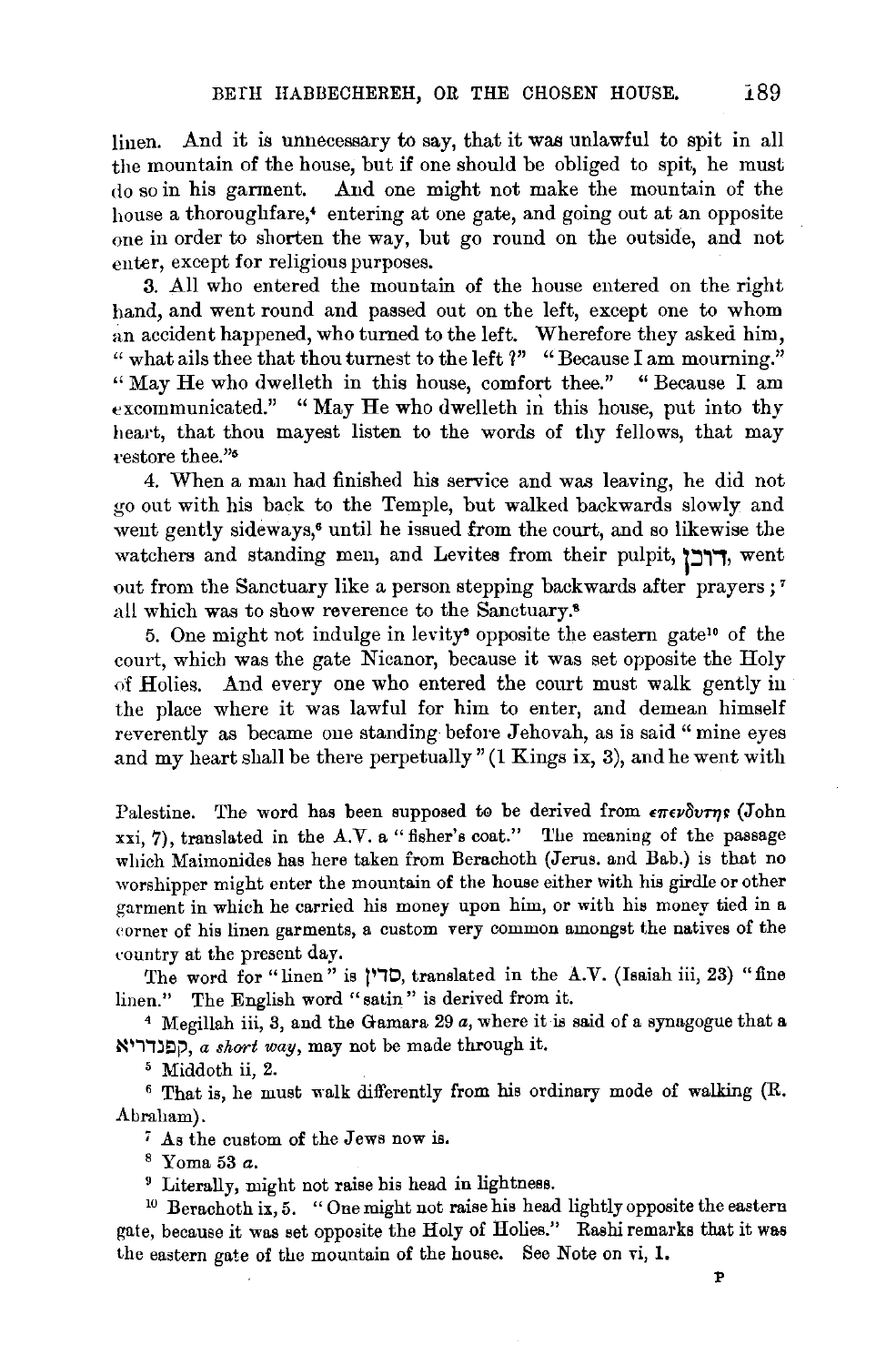fear and reverence, and trembling, as is said, "we walked in the house of God in tumult" (A.V. *in company*, Psalm lv, 14).

6. It was unlawful for anyone to sit in any part of the court. No one had the right of sitting in the court, except kings of the house of David only,<sup>11</sup> as it is said "and David the king came and sat before the Lord" (1 Chron. xvii, 16). And the Sanhedrim who sat in the chamber Gazith sat only in the profane half.<sup>12</sup>

7. And although the Sanctuary is now desolated, on account of our sins, one is still bound to reverence it, as was the custom when it was yet standing. One may not enter except where it was then lawful for him to enter, and may not sit in the court, nor raise his head lightly opposite the eastern gate, as is said, "ye shall keep my Sabbaths and reverence my Sanctuary" (Lev. xix, 30): as the keeping of the Sabbath is perpetual, so likewise the reverencing of the Sanctuary is perpetual,<sup>13</sup> and notwithstanding that it has been desolated, in respect of its holiness it is still standing.

8. At the time when the Sanctuary was standing" it was unlawful for a man to raise his head lightly from the *place called* TSOFIM (which was outside of Jerusalem), and inwards, and whoever could see the Sanctuary with no wall intervening between him and it.<sup>15</sup>

9. It was unlawful for a man ever *evacuare alvum,* or to sleep between

<sup>11</sup>Tamid 27 a; Sotah 41 *b;* Yoma 25 a; Kedushin 78 *b;* Sanhedrin 101 *b.*  In the latter place it is "Kings of the House of Judah." It was customary for the king to sit in a pulpit erected for him in the court of the women when reading a portion of the Law to the people towards the end of the first holy day of the Feast of Tabernacles at the termination of the seventh year. It is related (Sotah vii, 8) that King Agrippa " read standing, and the wise men praised him for so doing, and when he came to' thou mayest not set a stranger over thee,' his eyes overflowed with tears (because he was not a true Israelite), and they said to him, 'fear not Agrippa! thou art our brother! thou art our brother!'" (because his mother was of the seed of Israel), of. *Sifri*, שופטים, 105 *b*.

<sup>12</sup> Yoma 25 *a*. The elders sat in the western half which opened into the *chel*, **Primerical** was consequently profane.

 $^{13}$  Yevamoth 6  $b$ ; *cf.* Megillah iii, 3, and 28  $b$ .

14 בנוי, built.

15 " Tsofim was a place from which they could see the mountain of the house, and from beyond which they could not see it" (Tosefoth Berachoth 61  $b$ ; cf. Pesachim iii, 8). "A person who went out of Jerusalem and remembered that he had with him holy flesh, if he had passed *tsojim* he burned it in the place where he was." Rashi on this passage remarks that *tsojim* was the "name of a village, שם כפר, from which one could see the Sanctuary." "What was tsofim? Seeing with nothing intervening. Every place around Jerusalem from which one could see the Sanctuary" (Tosefoth Pesach. 49 a). The word is from the root, **בְּקָה**, to look around, to watch (whence  $\Box$ צפה, *mizpah*, a watch tower). The Greek  $\sigma$ кот $\eta$  is its exact equivalent. Doubtless the hill called Scopus, north of Jerusalem, is one of the places here referred to. There was a place called Tsofim famous for its honey (Sotah ix, 12).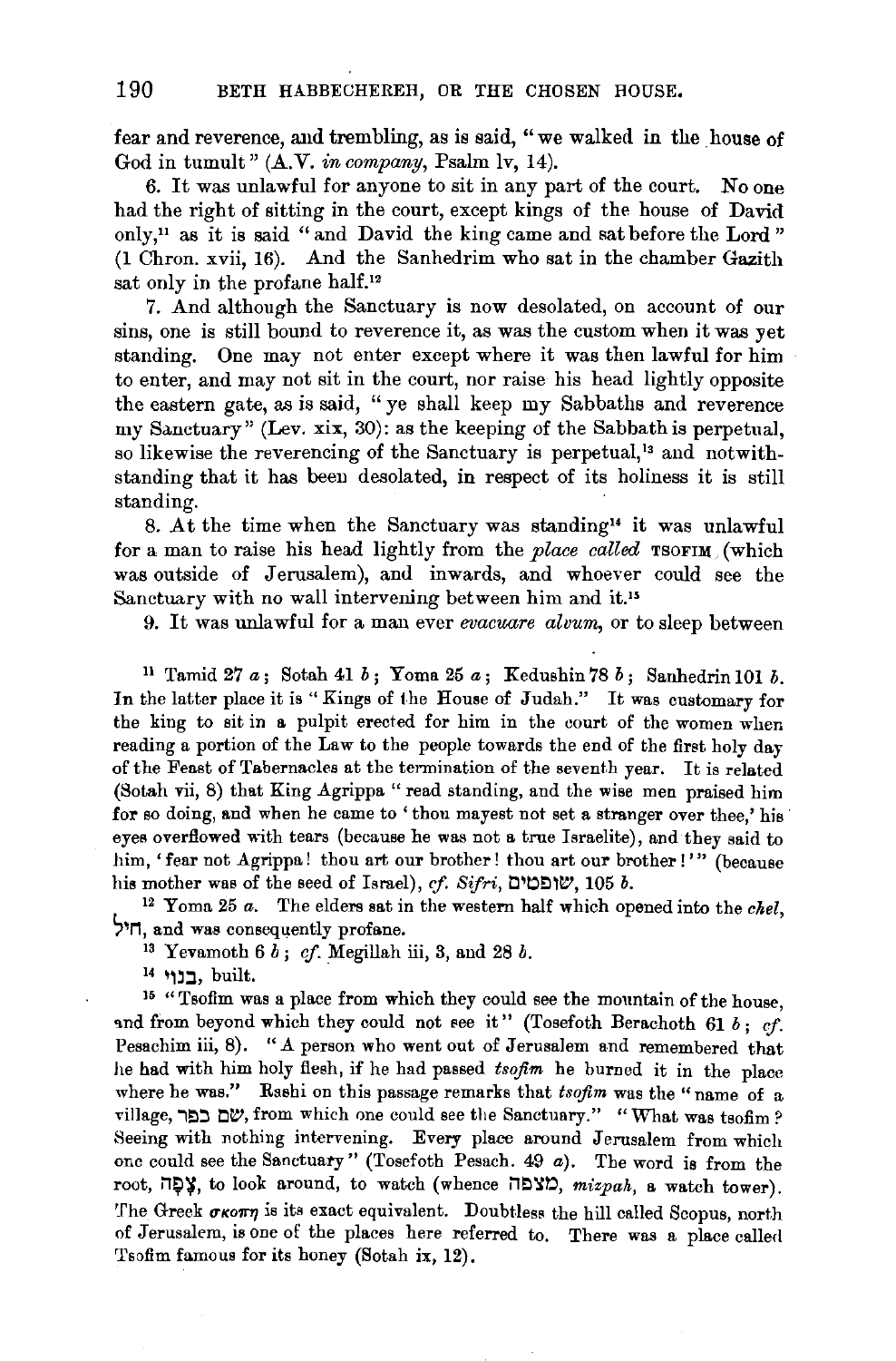east and west ;16 and it is unnecessary to say that they did not erect a privy between east and west in any place, because the Temple was on the west. Therefore they did not ease nature *with the face* to the west, or to the east, because that is opposite the west, but they relieved nature and slept between north and south. And every one passing water from the  $tsofm$  and inwards, did not sit with his face towards the Temple, but to the north or to the south, or placed the Temple at his side.<sup>17</sup>

10. And it was unlawful for a man to make a house after the pattern of the Temple, an *exhedra* after the pattern of the porch, a court resembling the court, a table of the form of the table of *shewbread* or a candlestick of the form of the candlestick. But he might make a candlestick of five branches, or of eight branches, or a candlestick of seven branches, provided it was not of metal. 1•

11. There were three camps in the wilderness : the camp of Israel, which included four camps; the camp of Levi, of whom it is said "they shall encamp round about the tabernacle" (Numbers  $i, 50$ ), and the camp of the Divine Presence (Shekinah, **0j.,:J'!V'),** which was from the door of the court of the tent of the congregation inwards. And corresponding to them from the gate of Jerusalem to the mountain of the house *was* like the camp of Israel ; from the gate of the mountain of the house to the gate of the court, which was the gate Nicanor, *was* like the camp of Levi ; and from the gate of the court and inwards *vias like* the camp of the Divine Presence. And the rampart *(chel)* and the court of the women were an additional excellence of the eternal house.<sup>19</sup>

12. The whole of the land of Israel was more holy than all other lands. And what was its holiness? That they brought from it the sheaf, and the two leaves, and the first fruits, which they did not bring from other lands.<sup>20</sup>

13. There are ten holinesses to the land of Israel, the one higher than the other. Cities in  $\dot{u}$  surrounded by walls were more holy than the rest of the land, because they sent away the lepers out of them, and they did not bury the dead in them unless seven good men of the city, or all the men of the city, desired it. And if a corpse had been carried out of the

<sup>16</sup> That is, with his face to the east and his back to the west, or the reverse. <sup>17</sup> Berachoth 62 *a*; Berach.-Yerushal 13, *a* 2, and 61 (60 *a*).

Is Avodah Zarah 43 *a.* It is doubtful whether it was lawful to make a candlestick of seven branches, even though of wood. R. Jose bar Jehudah said it was not lawful, because the Asamoneans had made one of that material for the Temple. Maimonides gives what he considers to be the decision. His words are **11. ווואינה:** יוורה שאינה של מתכת אפ<sup>וו</sup>ע שיש לה שבעה קנים. "a candlestick which was not of metal even though there were in it seven branches." The Talmud allows a candlestick of six branches *(loc. cit.).* 

<sup>19</sup> Zevachim 116 *b*; Tosefta Kelim 1; cf. R. Shimson in Kelim5 *b*. Also Maim. on the same passage; Rashi in Sanhedrim  $42 b$ . The meaning of the last sentence is, that there was nothing in the camp in the wilderness corresponding to the rampart and court of the women in the Temple.  $20$  Kelim i, 6; cf. Levit. xxiii, 10, 17.

p 2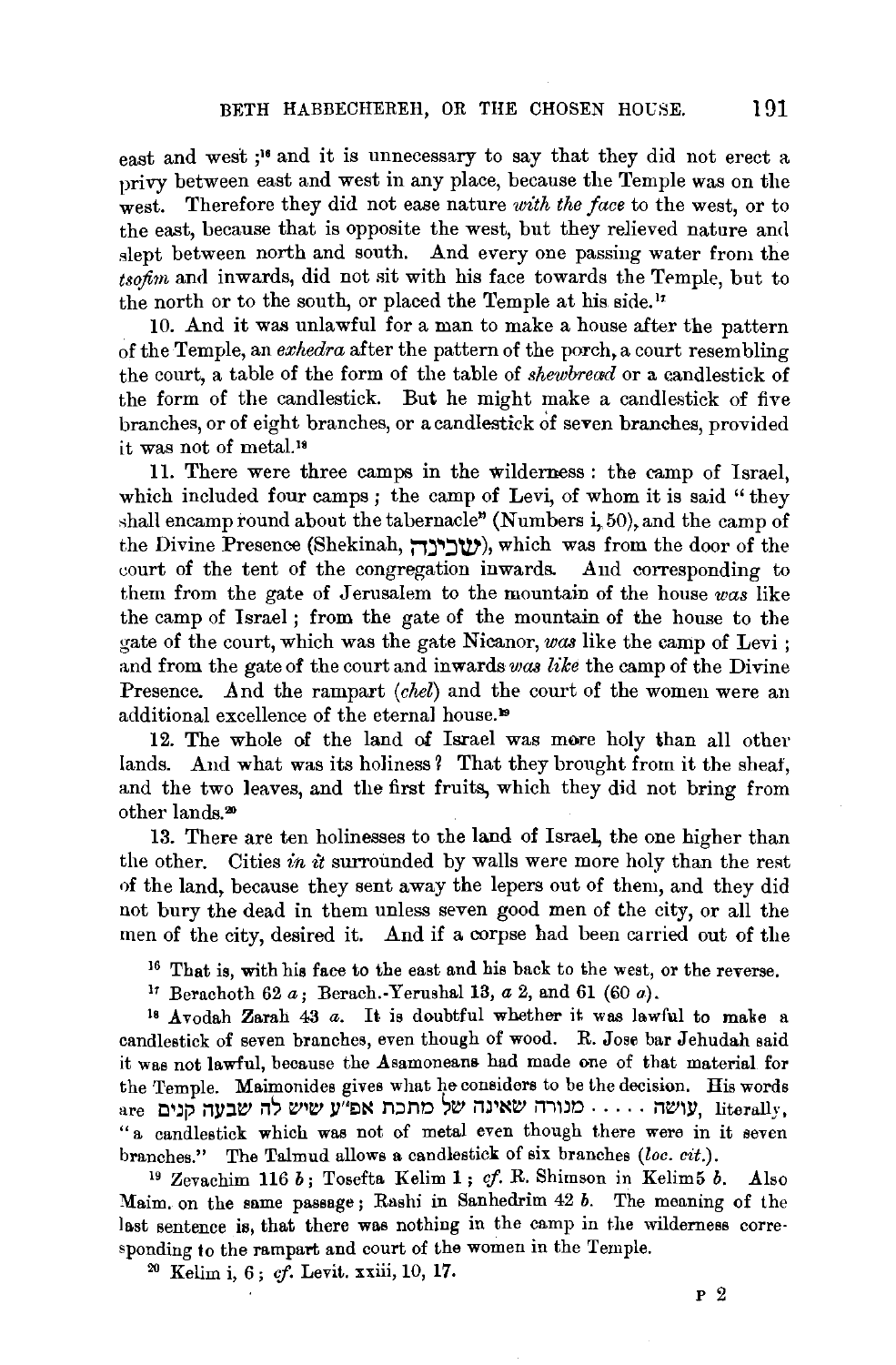city they might not take it back again, even though all should desire to take it back. Should the inhabitants of the city desire to remove a tomb ro·without the city, they might remove it, and all tombs might be removed except the tomb of a prophet or a king. A tomb which the city surrounded, whether on four sides or two sides, one opposite to the other. if there was between it and the city more than fifty cubits on this side and rifty cubits on that side, they did not remove it unless all desired *its removal;* if less than that they might remove it *without* the sanction of all.21

14. Jerusalem was more holy than other walled cities, because they ate the lesser holy offerings and the second tithes within its walls.<sup>22</sup> And these things are spoken of Jerusalem : they did not allow a dead body to remain all night in it, they did not carry human bones through it, and did not let out houses nor give a place to a sojourning proselyte in it. Also they did not erect tombs in it, except the tombs of the house of David, and the tomb of Huldah, which were there from the day of the former prophets. They did not plant gardens or orchards in it, nor was it sown or ploughed lest it should stink. They did not raise trees in it except the gardens of roses, which had been there from the times of the former prophets, and they did not place dunghills in it, on account of creeping things. They did not make beams or balconies projecting into the public streets on account of the tent of defilement, and did not make furnaces in it on account of the smoke.<sup>23</sup> They did not nourish cocks in it on account of the holy things,

 $21$  Kelim, i, 7, and the notes of R. Shimson and Maimonides; Jerus. Nazir 57, *b* 2; 'l'osefta Baba Bathia, 274 *b.* Rabbi Akibah maintained that the tombs of kings and prophets might be removed *(vide infra).* The Jerus. Talmud and the Tosefta allow tombs to be removed if surrounded on four, three, or two sides by the city, and the distance given in the former (Nazir, loc. cit.) is seventy cubits and two·thirds of a cubit (Abal Rabathy 14). R. Abraham raises an objection to the opinion of Maimonides that if seven good men of the city desired it, a dead body might be buried within the walls, and says that they did not bury in the cities, but might carry a corpse about the city to do honour to it and increase the mourning, and this latter opinion is supported by the Mishna *(loc. cit.),* Mtl ):11nS )IJ:J.Otl.

 $22$  Kelim i, 8, and the gloss of R. Shimson.

<sup>23</sup> Baba Kama 82  $b$ ; Yoma 12  $a$ ; Negaim xii, 4; Tosefta Negaim, 6; Megillah 26 *a.* The reason why Jerusalem could not become unclean from leprosy is that it was not divided among the tribes, and was therefore like cities out of the land of Israel (Negaim, *loc. cit.)* ; but Rabbi Judah disputed this ppinion, urging the tradition that part of the mountain of the house was in the tribe of Judah and part in Benjamin. The tombs of the house of David and of Huldah the prophetess are spoken of in Jerush.-Nazir 57, *b* 2; Tosefta Negaim 6, Tosefta Baba Bathra 274, Avoth Rabbi Nathan 35. R. Akibah said that there was a hollow way or tunnel, *החיל*ה, to these tombs, by which the "uncleanness" was conducted out to the valley of Kedron, and that because of the existence of this the tombs were allowed to remain in opposition to the general law, which, according to him, permitted or required the removal of the tombs of kings and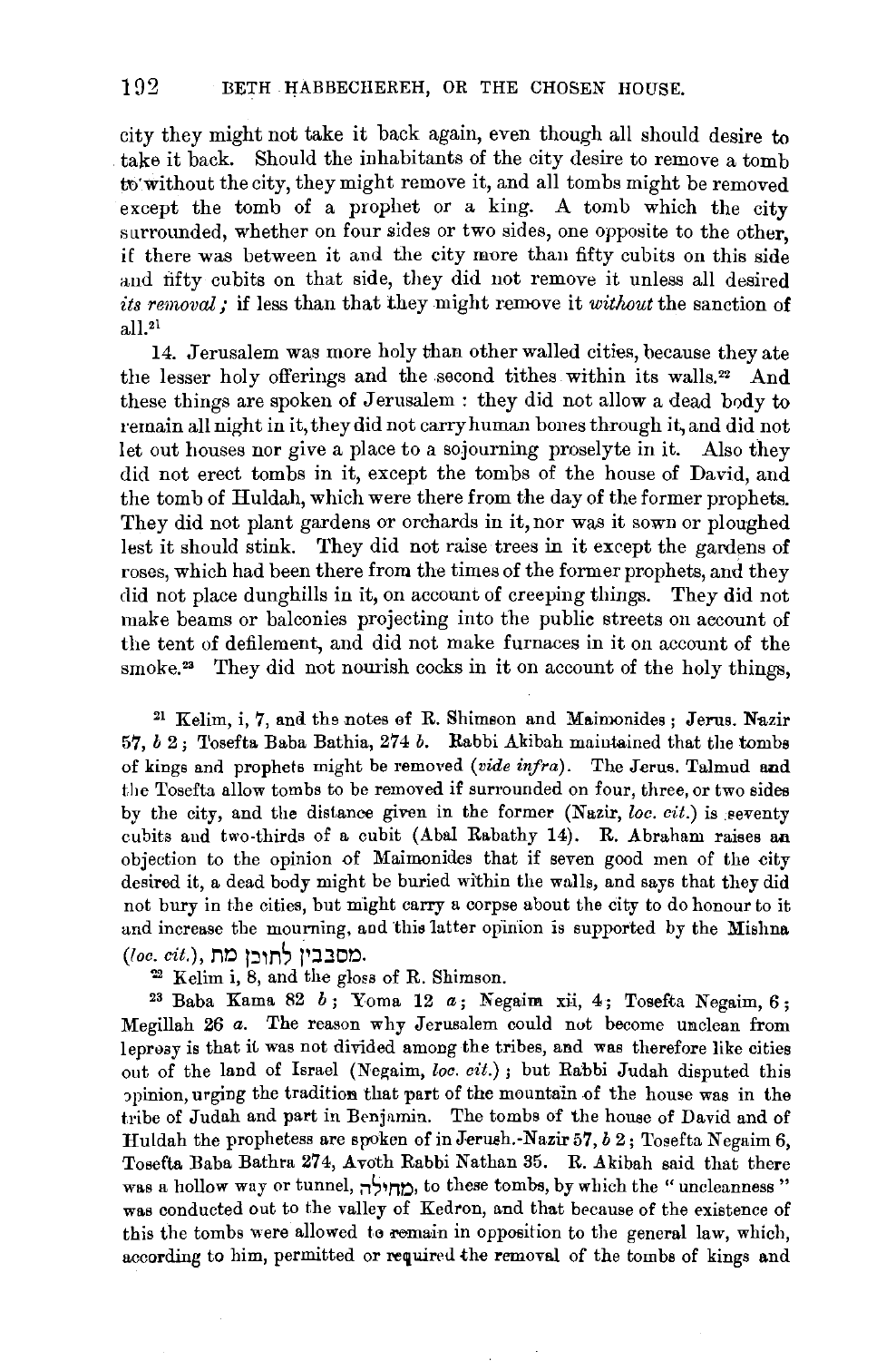and also in all the land of Israel the priests might not nourish cocks on account of purity. $4$  And there was in it no house for persons condemned as lepers, and it did not become unclean from leprosy. It did not become a city cursed for idolatry, and did not furnish a heifer to be beheaded because it was not divided among the tribes.

15. The mountain of the house was more holy than it (Jerusalem), because men and women that had fluxes, and women at the time of their separation, and after childbirth, could not enter there.<sup>25</sup> It was permitted to take a dead body itself into the mountain of the house, and it is therefore unnecessary to say that a person defiled by contact with the dead might enter there.26

16. The rampart *(chel)* was more holy than *the mountain of the House,*  because Gentiles and persons defiled by contact with the dead or to whom a certain impurity had happened<sup>27</sup> might not enter there.<sup>28</sup>

17. The court of the women was more holy than the rampart because **0,.,** ',,::l,~, *tibbul,youm* (a person who required washing and the sun going down to purify him from an uncleanness, and who had washed and was awaiting the going down of the sun), might not enter there.<sup>29</sup> And this prohibition is from the words of *the wise men,* but by the Law, **i1'i,.lii1**  it was permitted to a *tibbul youm* to enter the camp of Levi.•• And if a person defiled by contact with the dead entered the court of the women, he was not obliged to offer a sin offering.

18. The court of Israel was more holy than the court of the women, because **O.,'i,tl:l** '~iOnt:l, a person whose atonement had not been made after his cleansing from an uncleanness might not enter there.31 And an

prophets out of the city. (Tosefta, *loc cit.,* Magin Abraham appended to the Tosefta; *cf.* Tosefoth Berachoth 19 b, middle of page **T1 mit-t :l\i.)** The sum of the Jewish traditions in reference to these tombs appears to be--(1) that they remained and their locality was known up to the time of the destruction of Jerusalem by Titus *(rf.* Acts ii, 29); (2) that they were within the city; and (3) that they were so situated that a tunnel or gallery or pipe could pass from them to the valley of the Kedron. A garden of roses at Jerusalem is mentioned in Maaseroth ii, 5, the owner of which would allow no one to enter lest the roses should be spoiled (Tosefoth), and who also gathered and sold some figs which grew in the garden, three or four for an *assar,* without paying tithe or bringing an offering from them.

~4 Baba Kama vii, **7.** 

- <sup>2</sup>5 Kelim i, 8.
- <sup>26</sup> Pesachim 67 *a*; Nazir 45 *a*; Sotah 20 *b*; Tosefta Kelim, 1.
- *Z1* i1,~ ~l)\:l·
- 28 Kelim i, 8 ; Tosefta Kelim, **1.**
- 29 Kelim i, 8.
- 30 *Of.* Yevamoth *7 b.*

 $31$  Kelim i, 8. The Mishna enumerates four classes of persons who might be t:l i1~:1 **liOnt:l,** wanting atonement, viz., men or women with Huxes, women after r.hildbirth, and lepers. R. Eleazer ben Jacob added two others (Kerithoth ii, 1).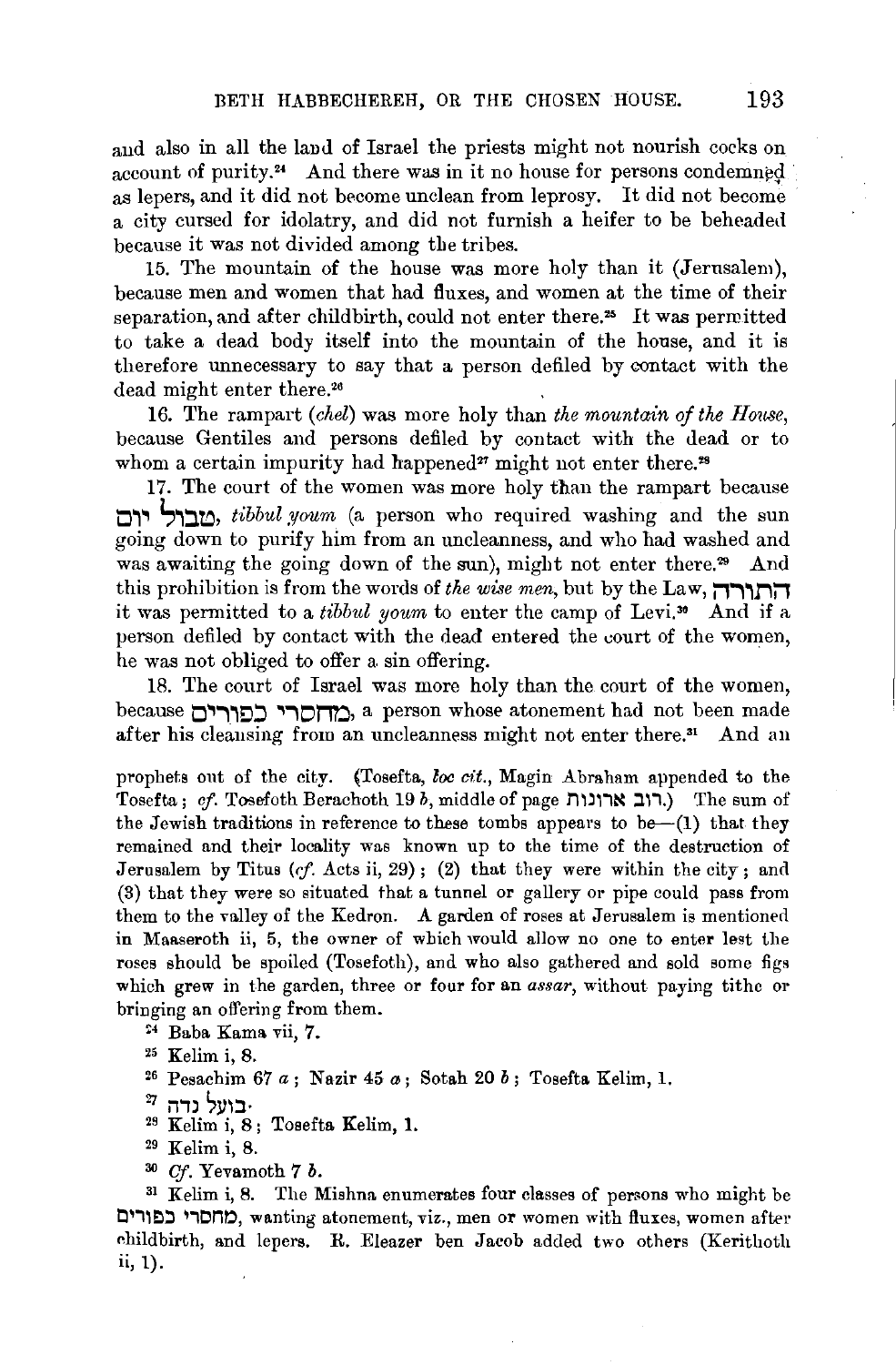unclean person who should enter there was liable to the penalty of cutting off.••

19. The court of the priests was more holy than *that of Israel*, because the laity might not enter there, except when it was necessary for them to do so to lay their hands on a sacrifice which was to be slain, or to make atonement, or to slay a sacrifice, or to wave a part of it.<sup>33</sup>

20. Between the porch and the altar was more holy than *the court of the priests*, because priests who had blemishes, or whose heads were bare,<sup>31</sup> or whose garments were torn might not enter there.

21. The Temple, **S:J"'jT,** was more holy than between the porch and the altar, because none might enter there who had not washed their hands and their feet.<sup>35</sup>

22. The Holy of Holies was more holy than *the rest of the Temple,*  **S:J"'j1jT,** because none might enter there except the high priest on the Day of Atonement at the time of his service.<sup>36</sup>

23. To the place in the upper chamber which was over the Holy of Holies they did not enter except once in seven years to ascertain what repairs were required ! When the builders entered to build or make repairs in the Temple S:J"~jT, or to remove thence the uncleanness it was commanded that the persons entering should be perfect priests; if perfect priests could not be found, priests with blemishes might enter, and if there were no priests there, Levites might enter ; if Levites could not" be found, laymen might enter. The commandment is that they be ceremonially clean. If none in a state of purity could be found, unclean might enter. If the choice lay between an unclean person and a person with a blemish, he with a blemish entered, and not he that was unclean, for uncleanness unfits for service in the congregation.<sup>38</sup> And all who entered the Temple, **S:J"'j1,** to make repairs entered in boxes. If there were no boxes there, or if it was not possible for them to do the work in boxes, they entered by way of the doors.<sup>30</sup>

 $32$  Tosefta Kelim 1. There were thirty-six offences by which the penalty of cutting off was incurred (Kerithoth i, 1).<br> $33$  Kelim i, 8.

- <sup>34</sup> Kelim i, 9.
- *<sup>35</sup>*Kelim i, 9.
- 36 Kelim i, 9 ; Pesachim 86 *a.*

 $37$  Tosefta Kelim 1; Pesachim 86  $a$ , where it is disputed whether these chambers were visited once in seven years (in the year of release, Rashi), or twice in seven years, or once in the *year of* Jubilee.

3S Erubin 105; Tosefta Kelim 1; Yoma 6 *b.* 

 $33$  Middoth iii, 5, where it is said that the workmen were let down from above into the Holy of Holies in boxes. In Tosefta Kelim 1, this rule appears to be applied to the holy place as well as the Holy of Holies (see note to the works of Maimonides, *in loc.*). "To make repairs," חקן, aptare, proparare, stabilire. The word sometimes corresponds to  $T'$ הימים in Hebrew, and is used here in contradistinction to  $\overline{1}$ , to build. Perhaps it should be rendered to '· **ornament."**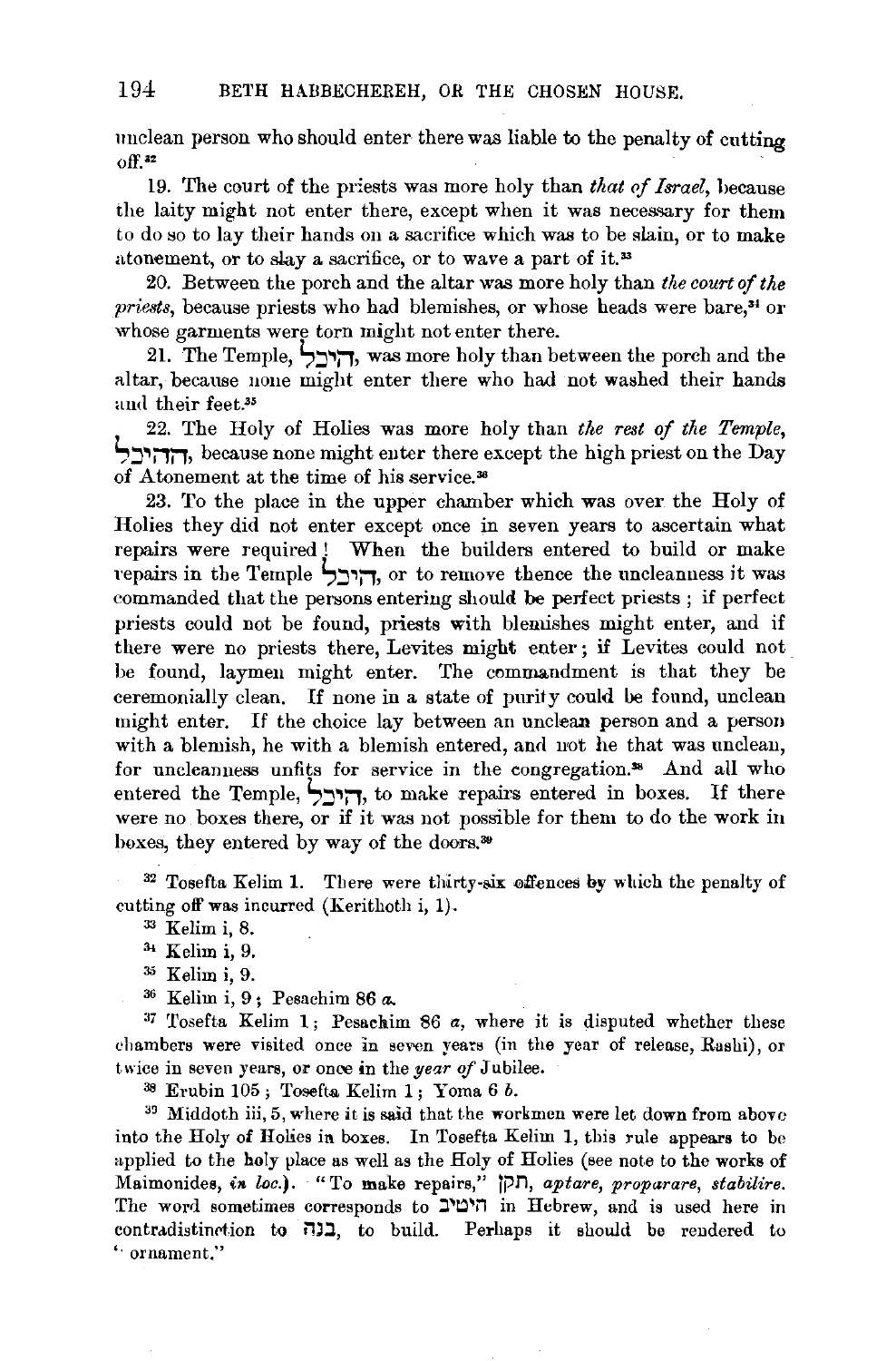### CHAPTER VIII.

L THE guarding of the Sanctuary was an affirmative command, notwithstanding that there was no fear of enemies or robbers, for the guarding of it was only for its honour. A palace over which there is placed a guard is not like a palace over which there is no guard.

2. And this guarding was commanded for the whole night. And the watchers were the priests and Levites, as it is said " thou and thy sons with thee before the tabernacle of witness" (Num. xviii, 2), which is as if it were said " ye shall guard it," and lo, it is said " and ye shall keep the charge of the tabernacle of the congregation"  $\langle ib, xviii, 4 \rangle$ ; and it is said "but those that encamp before the tabernacle towards the east, *even* before the tabernacle of the congregation eastwards, *shall be* Moses, and Aarou, and his sons, keeping the charge of the Sanctuary" (ib. iii, 38).

3. And if they ceased guarding, they transgressed a negative command, as it is said, "and they shall keep the charge of the Sanctuary." And the import of the word, *שירוה, guarding*, is אחרה admonition, so thou mayest learn that its guarding is an affirmative command, and the neglect of its guarding a negative command.'

4. The law of its guarding was that the priests should keep guard inside, and the Levites outside. And four and twenty guards watched it the whole night continually in four and twenty places ; the priests iu three places, and the Levites in one and twenty places.

5. And where did they watch? The priests watched in the house Abtinas, and in the house Nitzus, and in the house Moked. The house Abtinas and the house Nitzus were upper chambers built at the side of gates of the court, and the boys<sup>2</sup> watched there. The house Moked was arched, and it was a large room surrounded by stone benches, and the elders of the family whose turn of service was on that day<sup>3</sup> slept there and the keys of the court were in their charge.<sup>4</sup>

6. The priests who watched did not sleep in the priestly garments, but folded them up and put them opposite their heads, and put on their own garments, and they slept upon the ground, like all watchers in the courts of kings, who do not sleep upon beds.

7. If an accident happened to one of them, he went along the gallery which was under the surface of the court (because the hollow places which opened to the mountain of the house were not sanctified), bathed and returned, and sat beside his brethren the priests, until the gates were opened in the morning, when he went out and departed.

<sup>1</sup> According to a rule of Talmudical interpretation. *Cf.* Menachoth 36  $b$ , Nakoth 13 *b, &c., שמירת* המקדש, not to intermit the guarding of the Sanctuary, is enumerated among the 365 negative precepts.

 $2$  Sons of the priests not yet thirteen years of age.<br> $3$  The guard was divided into seven houses of fathers (families) according to the days of the week, one for each day (Bartenora in Tamid i, 1).

*4* Literally, in their hands.